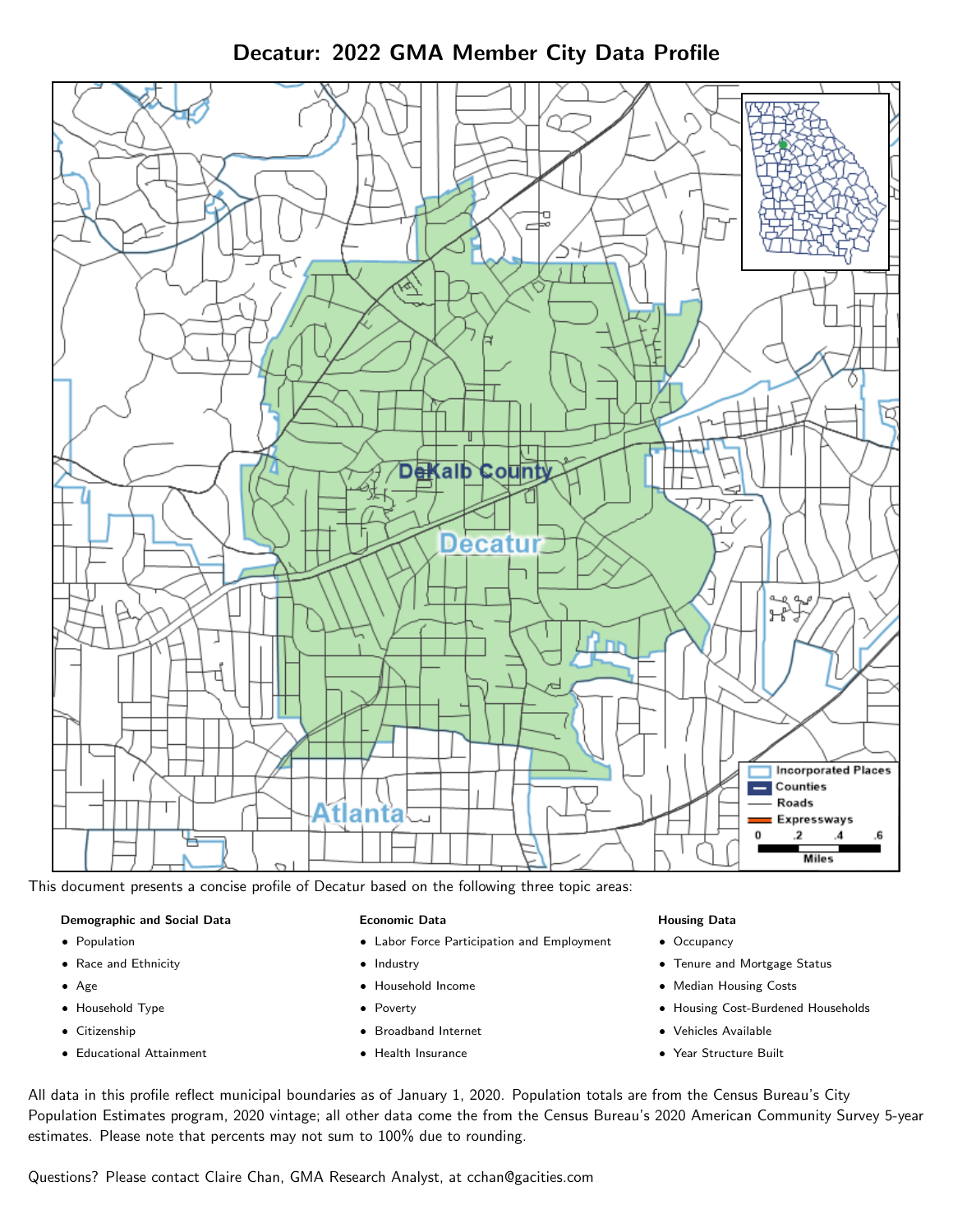# Decatur: Demographic and Social





**Citizenship** 



Source: American Community Survey, 2020 5-year estimates, table B05002 Source: American Community Survey, 2020 5-year estimates, table B15002

Race and Ethnicity



Source: U.S. Census Bureau, City Population Estimates, 2020 vintage Source: American Community Survey, 2020 5-year estimates, table B03002

## Household Type



Source: American Community Survey, 2020 5-year estimates, table B01001 Source: American Community Survey, 2020 5-year estimates, table B11001

### Educational Attainment



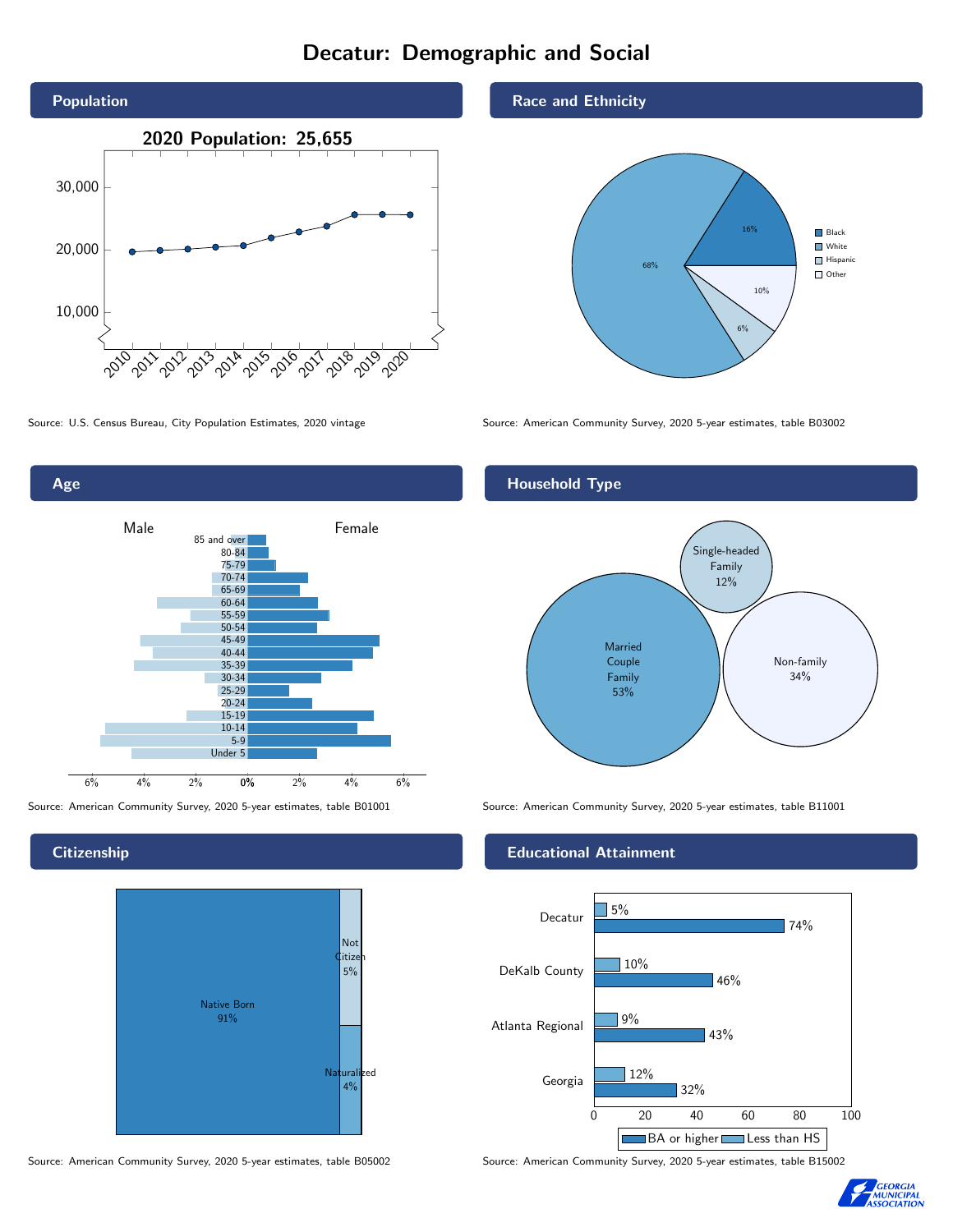# Decatur: Economic







Source: American Community Survey, 2020 5-year estimates, table B23001 Note: Unemployment rate is based upon the civilian labor force.



Source: American Community Survey, 2020 5-year estimates, tables B19013 and B19025 Source: American Community Survey, 2020 5-year estimates, table B17010



Source: American Community Survey, 2020 5-year estimates, table B28002 Source: American Community Survey, 2020 5-year estimates, table B18135

#### Industry

| Agriculture, forestry, fishing and hunting, and mining      | $0\%$ |
|-------------------------------------------------------------|-------|
| Construction                                                | 2%    |
| Manufacturing                                               | 4%    |
| <b>Wholesale Trade</b>                                      | 3%    |
| Retail Trade                                                | $4\%$ |
| Transportation and warehousing, and utilities               | 3%    |
| Information                                                 | 5%    |
| Finance and insurance, real estate, rental, leasing         | 10%   |
| Professional, scientific, mgt, administrative, waste mgt    | 22%   |
| Educational services, and health care and social assistance | 27%   |
| Arts, entertainment, recreation, accommodation, food        | $7\%$ |
| service                                                     |       |
| Other services, except public administration                | 5%    |
| Public administration                                       | 8%    |

Source: American Community Survey, 2020 5-year estimates, table C24030

## Poverty



## **Health Insurance**